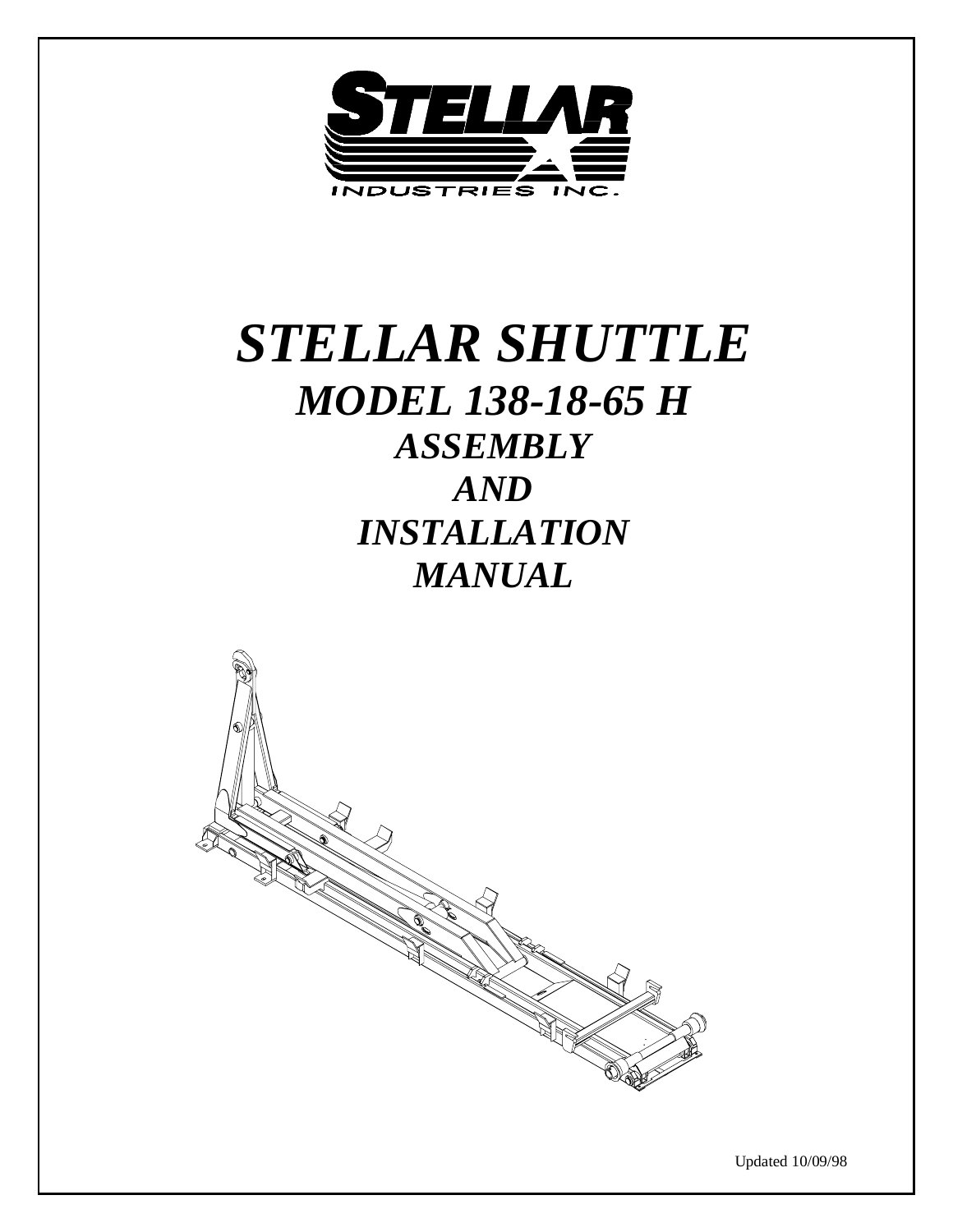## **Table of Contents**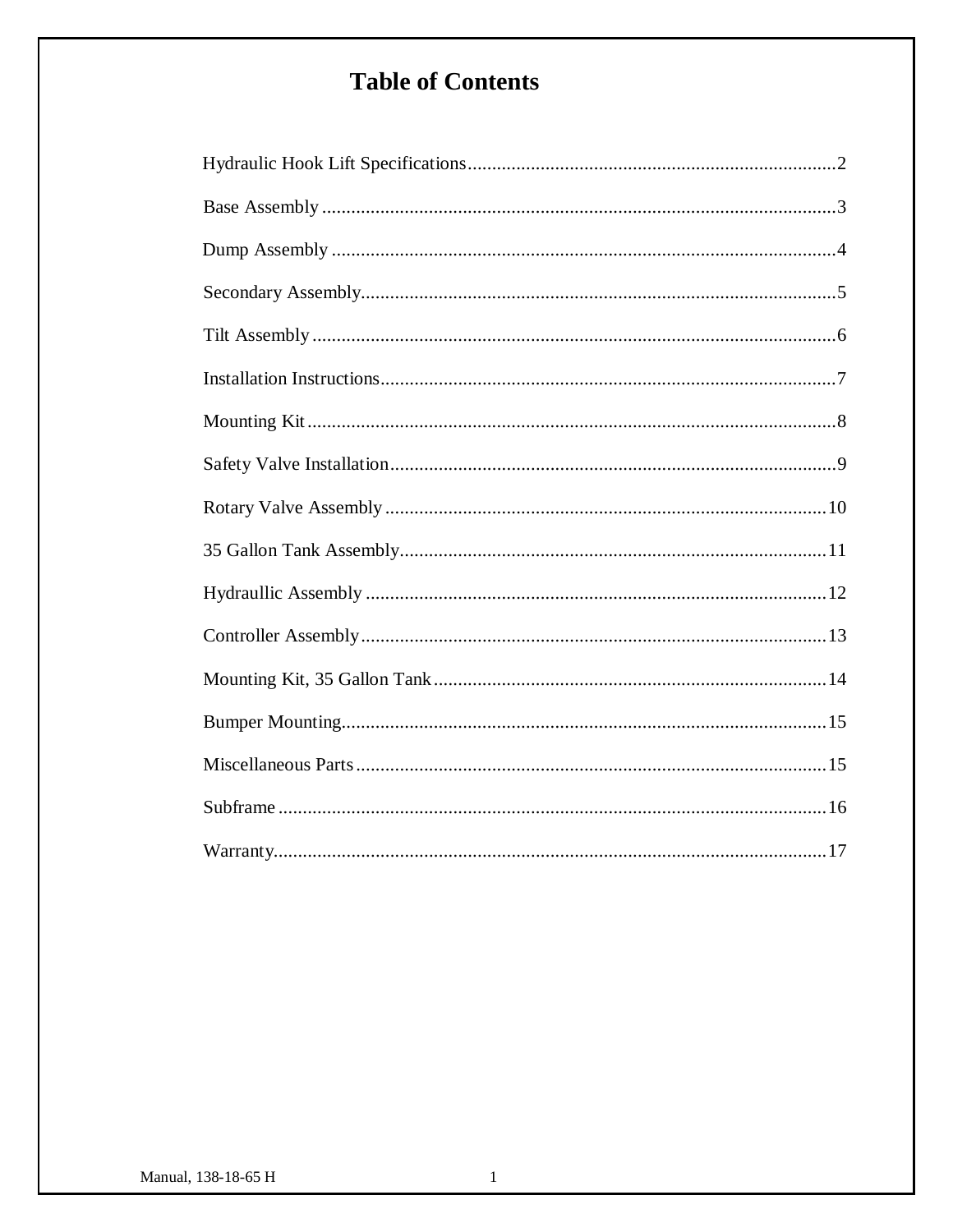## **Hydraulic Hook Lift Specifications**

| <b>Lifting Capacity:</b>                             | 65,000 pounds gross weight evenly distributed in, or on, body.                                                                                                                                                                                                                                                                                                |
|------------------------------------------------------|---------------------------------------------------------------------------------------------------------------------------------------------------------------------------------------------------------------------------------------------------------------------------------------------------------------------------------------------------------------|
| <b>Container Length:</b>                             | 16-foot through 20-foot from front A-frame to rear of skid rails. Longer bodies may be<br>accommodated if full dump angle is not required (may require special body-mounted<br>or extendable truck-mounted bumper to meet the Office of Motor Carrier Safety<br>(OMCS) Rear End Protection regulation 393.86)                                                 |
| <b>Maximum Dump Angle:</b>                           | $50^\circ$                                                                                                                                                                                                                                                                                                                                                    |
| <b>Operating Pressure:</b>                           | 4200 PSI maximum                                                                                                                                                                                                                                                                                                                                              |
| <b>Weight of Loader:</b>                             | Loader weight not to exceed 7,000 pounds                                                                                                                                                                                                                                                                                                                      |
| <b>Height of Loader:</b>                             | Loader height not to exceed 11.56" as measured from top of truck frame to top of<br>loader rollers                                                                                                                                                                                                                                                            |
| <b>Hook Height:</b>                                  | 61.75-inches from bottom of skid rails to centerline of hook bar. Loader must be able<br>to pick up 10-inches below grade when mounted on a truck with 41" frame height.                                                                                                                                                                                      |
| <b>Hydraulic Pump:</b>                               | Direct-coupled high-pressure gear pump.                                                                                                                                                                                                                                                                                                                       |
|                                                      | Hydraulic Control Valve: Stack-type valve mounted directly onto the oil reservoir.                                                                                                                                                                                                                                                                            |
| <b>Controls:</b>                                     | Dual manual levers with sealed cable actuators mounted in the truck cab to allow full<br>feathering of all loader functions.                                                                                                                                                                                                                                  |
| <b>Tilting Hook Assembly:</b>                        | Loader must have pivoting type front tilt section (jib) to provide a low degree<br>loading/unloading angle. Hook to include automatic mechanical safety latch, which<br>disengages only when the container/body is in proper position to be picked up or<br>dropped off.                                                                                      |
| <b>Tilt Cylinder:</b>                                | Single 5-inch bore with 2.5-inch diameter rod cylinder. Cylinder must be double<br>acting and include dual integral pilot-operated counterbalance valves to prevent<br>cylinder collapse in case of hose failure.                                                                                                                                             |
| <b>Tilt Section Operation:</b>                       | Loader must include a hydraulic lock-out device to prevent operation of the tilt section<br>while loader is in the dumping mode.                                                                                                                                                                                                                              |
| Lift/Dump Cylinder:                                  | Dual 7-inch bore with 3.0-inch diameter rod cylinder. Cylinder must be double acting<br>and include dual integral pilot-operated counterbalance valves to prevent cylinder<br>collapse in case of hose failure.                                                                                                                                               |
| <b>Dump/Tilt Interlock:</b>                          | Dumping must be accomplished through a rear pivot. Tilt and lift sections must lock<br>into a rigid full length 34" wide frame with front saddles to provide support for the<br>container while in the dump mode. These sections form this frame without the use of<br>mechanical latches, which rely on gravity, springs, or container/body mounted latches. |
| <b>Rear Body Hold-Downs:</b>                         | Dual fixed-position hold-down devices mounted to the dump frame to secure the body<br>to the loader through all ranges of the dump mode. This must be accomplished<br>without the use of steel springs and/or hydraulic/air cylinders.                                                                                                                        |
| <b>Rear Dump Hinge Pin:</b>                          | 3-inch diameter stainless steel minimum                                                                                                                                                                                                                                                                                                                       |
| <b>Pins &amp; Bushings</b>                           | All pins to be stainless steel. All bushings to be of the permanently lubricated variety.<br>No grease zerks allowed.                                                                                                                                                                                                                                         |
| Hoses & Hydraulic<br><b>Fittings:</b>                | All hoses and fittings are to be SAE: metrics not allowed. O-ring face seal<br>fittings to be utilized wherever possible.                                                                                                                                                                                                                                     |
| <b>Origin of Manufacture:</b><br>Manual, 138-18-65 H | Loader to be designed and manufactured in the United States of America.                                                                                                                                                                                                                                                                                       |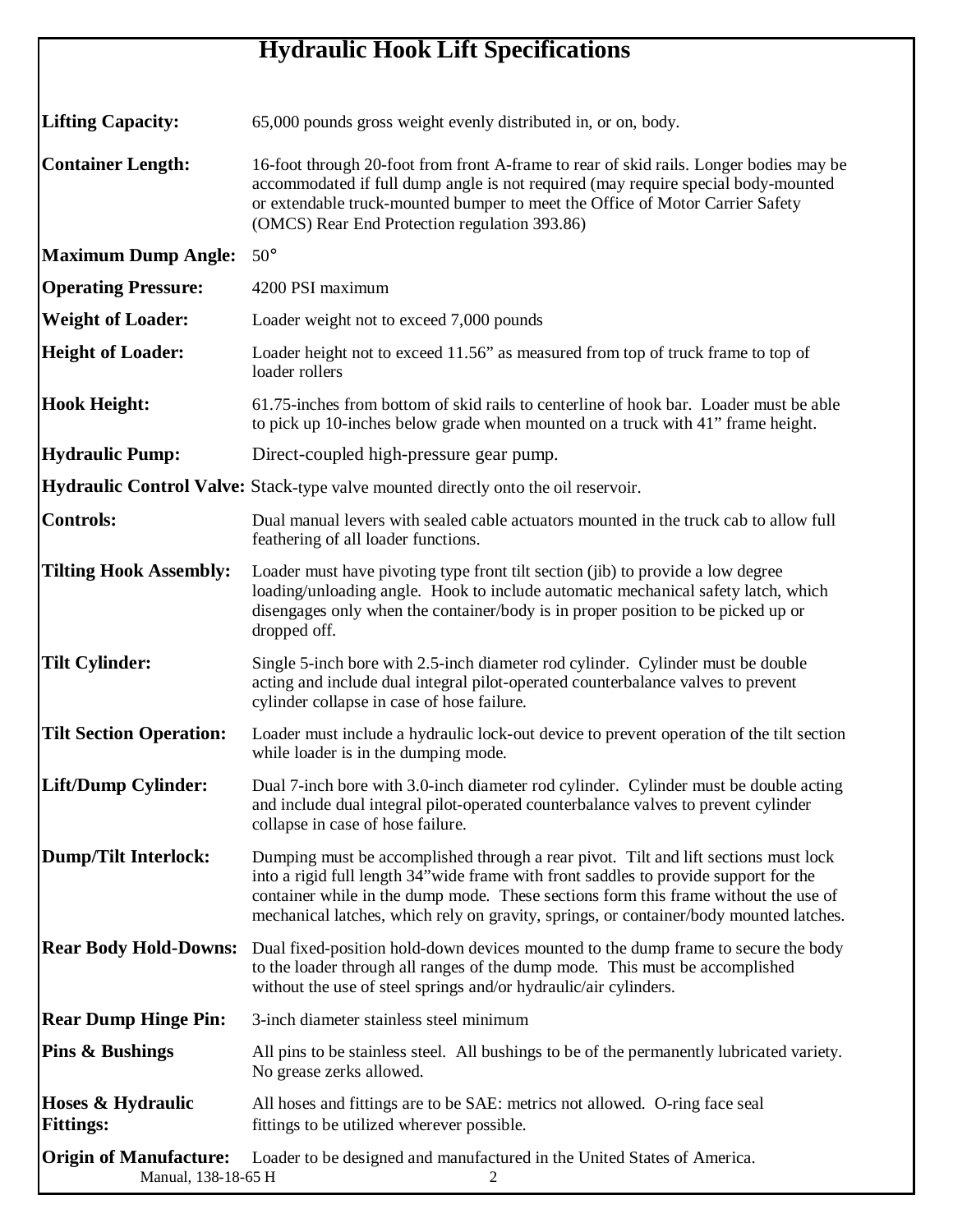

| <b>ITEM</b>     | P/N   | <b>DESCRIPTION</b>           | QTY            |
|-----------------|-------|------------------------------|----------------|
|                 | 13207 | Base Weldment                |                |
| 2               | 1449  | Cylinder, 7.00x71.63         | 2              |
| 3               | 6522  | Bushing, GSI-4043-32         | 10             |
| 4               | 9300  | Pin, 2.50x23.25 D & T        |                |
| 5               | 8457  | Cap Scr, 0.50-13x1 SS        | 2              |
| 6               | 6521  | Bushing, GSI-4851-32         | $\overline{2}$ |
| 7               | 8455  | Pin Cap, 0.56x3.50x0.25      | $\overline{2}$ |
| 8               | 8460  | Bushing Modified 6522        |                |
| 9               | C0929 | Cap Scr 0.31-18X2.75         | 2              |
| 10              | 0343  | Washer 0.31 Flat             | $\overline{2}$ |
| 11              | 0342  | Nut 0.31-18 Nyloc            | 2              |
| 12 <sup>2</sup> | D0163 | Valve, C-Bal Manifold        |                |
| 13              | 9438  | <b>Bushing Modified 6521</b> | 2              |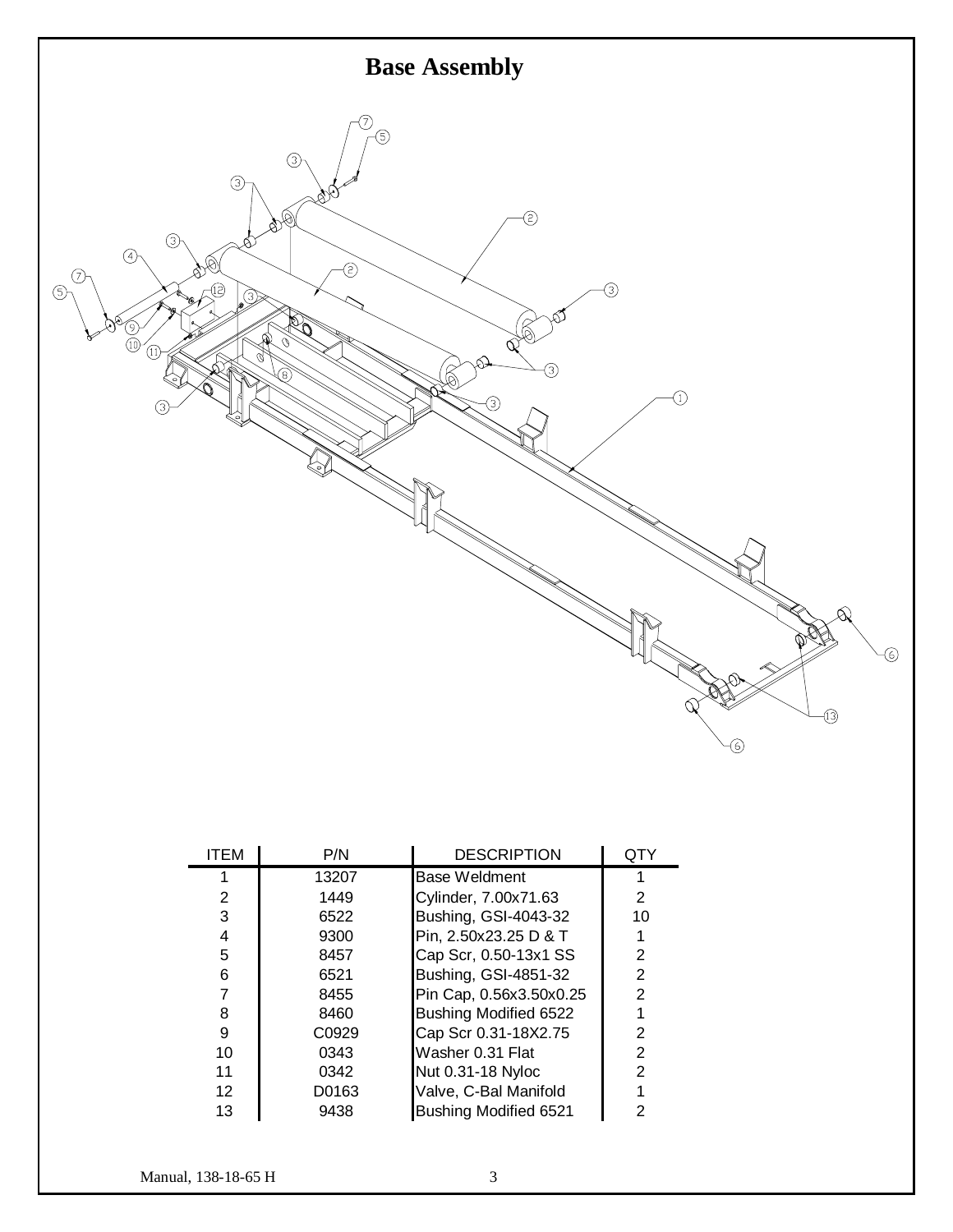

| <b>ITEM</b> | P/N  | <b>DESCRIPTION</b>           | QTY | <b>ITEM</b>     | P/N  | <b>DESCRIPTION</b>       | QTY |
|-------------|------|------------------------------|-----|-----------------|------|--------------------------|-----|
|             |      | 13208 Dump Weldment          |     | 9               | 3798 | Washer, 3.06x6.00 UHMW   |     |
|             | 0507 | Cap Screw, .50-13x4.50       | 2   | 101             | 2715 | Roller                   |     |
|             | 2727 | Collar, Locking              | 2   | 11 <sub>1</sub> | 2096 | Snap Ring, 3.00          | 4   |
|             | 0360 | Nut, .50-13 Nyloc            | 2   | 12              | 2714 | Double Roller SS         |     |
| 5           | 2719 | Pin, 3.00x56.00              |     | 13 <sub>l</sub> | 9224 | Pin, 3.00X43.00 D & T    |     |
| 61          |      | 1548 Thrust Washer, 3.01 Dia | 8   | 14              | 8597 | Pin Cap, 0.56x4.00x0.25  |     |
|             | 6521 | Bushing, GSI-4851-32         | 16  | 15              | 8457 | Cap Scr, 0.50-13x1.00 SS | 2   |
|             | 2709 | Double Roller CS             |     | 16 <sub>l</sub> | 9438 | Bushing Modified 6521    |     |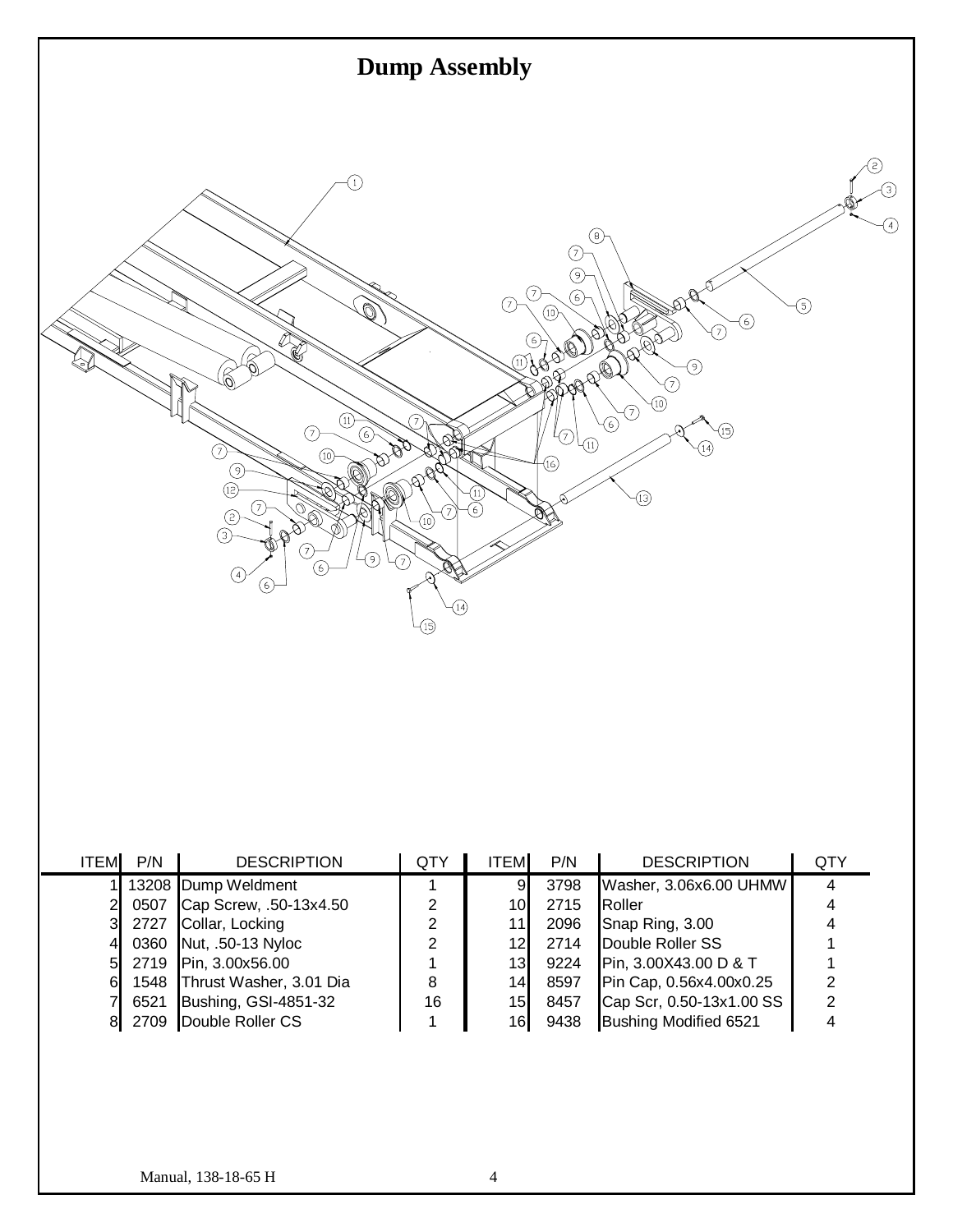

|                | P/N   | <b>DESCRIPTION</b>          |   |
|----------------|-------|-----------------------------|---|
|                | 13209 | Secondary Weldment          |   |
| $\overline{2}$ | 6522  | Bushing, GSI-4043-32        | 8 |
| $\mathbf{3}$   | 9225  | Pin, 3.00x33.75 D&T         |   |
| 4              | 4437  | Pin, 2.50x27.50 D&T         |   |
| $5 \mid$       | 8455  | Pin Cap, 0.56x3.50x0.25     |   |
| 61             | 8457  | Cap Scr, 0.50-13x1.00 SS    |   |
| 7              | 6521  | <b>Bushing, GSI-4851-32</b> |   |
| 8              | 9438  | Bushing, Modified 6521      | っ |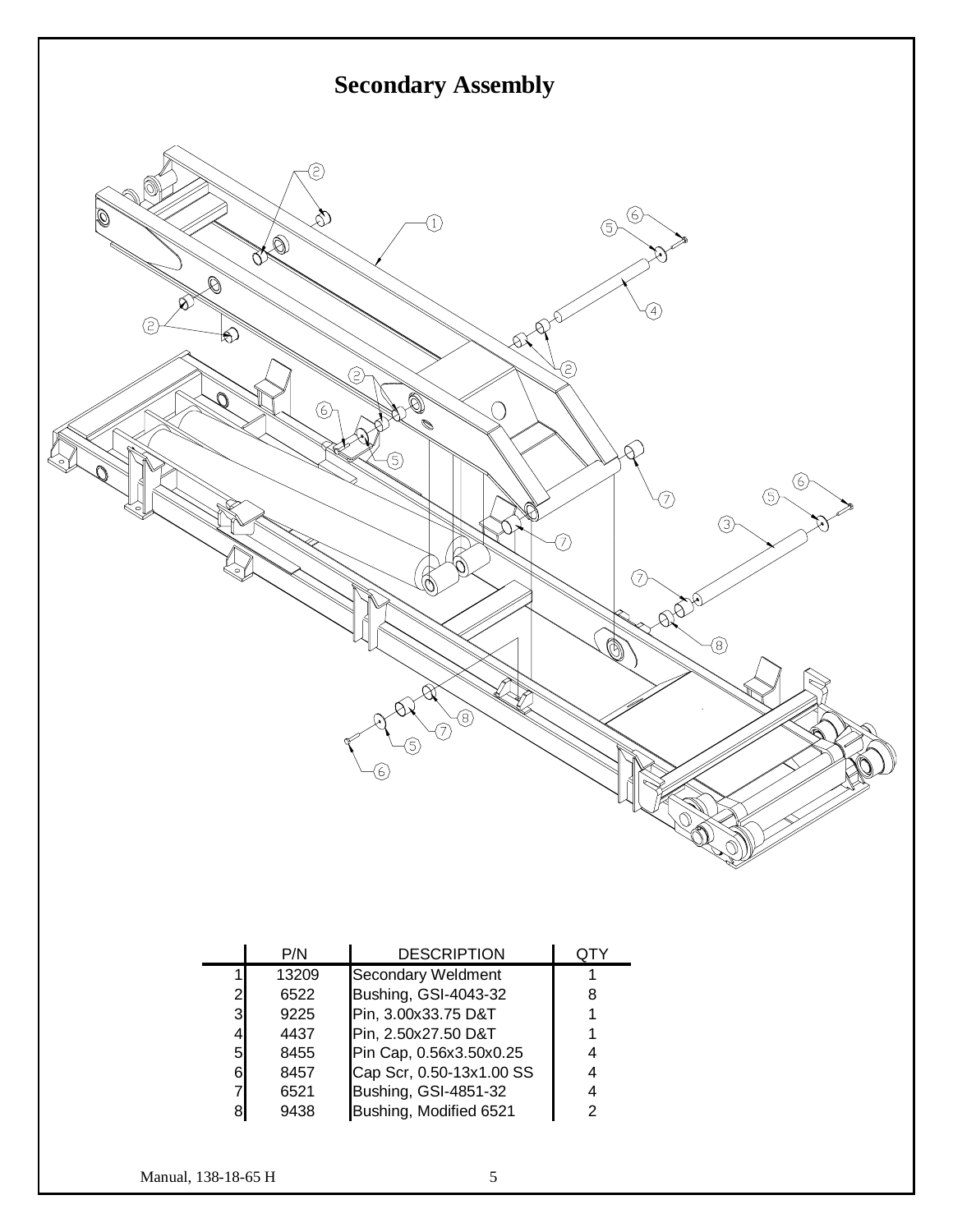

| ITEM | P/N   | <b>DESCRIPTION</b>      | QTY | <b>ITEM</b>     | P/N  | <b>DESCRIPTION</b>      | QTY |
|------|-------|-------------------------|-----|-----------------|------|-------------------------|-----|
|      | 13192 | <b>Tilt Weldment</b>    |     | 8               | 0066 | Bushing, GSI-3235-32    | 11  |
|      | 8818  | Pin Cap, 0.63x2.00x0.63 | 2   | 9               | 8598 | Pin Weldment, 2.50x8.38 | 2   |
| 31   | 2898  | Latch, SS 52,000#       |     | 10I             | 8455 | Pin Cap 0.56x3.50x0.25  | 6   |
| 4    | 2899  | Latch, CS 52,000#       |     | 11              | 6522 | Bushing, GSI-4043-32    |     |
| 5    | 8457  | Cap Scr 0.50-13x1.00 SS | 8   | 12I             | 9718 | Pin 2.00X24.75 D&T      |     |
| 61   | 9292  | Pin 2.00x18.25 D&T      |     | 13 <sup>l</sup> | 5145 | Pin Cap 0.56x3.00x0.25  |     |
|      | 1994  | Cylinder, 5.00x24.50    |     |                 |      |                         |     |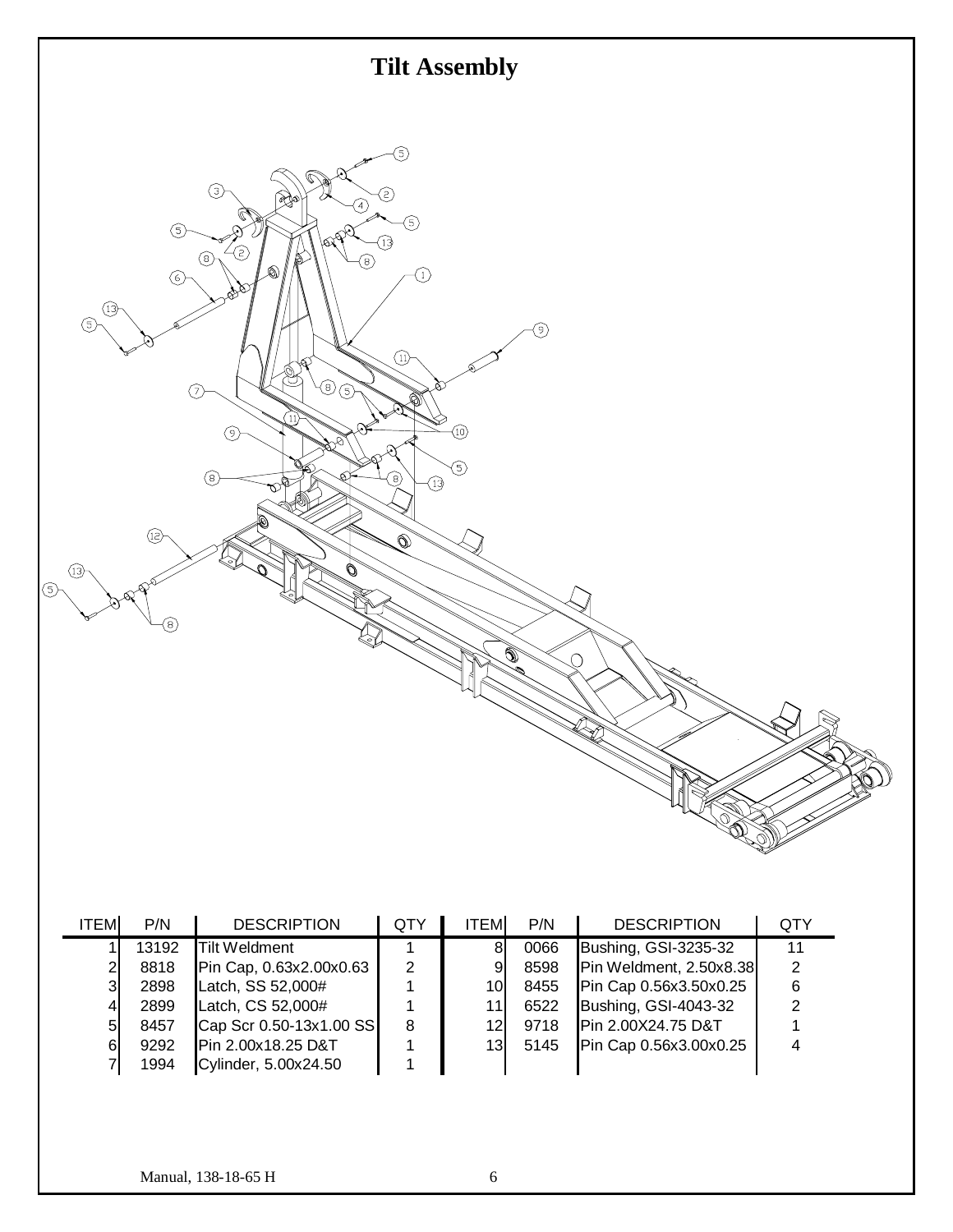## **INSTALLATION INSTRUCTIONS**

## **READ ALL INSTRUCTIONS BEFORE PROCEEDING**

MOUNT PTO AND PUMP

MOUNT RESERVOIR VALVE COMBO TO TRUCK FRAME

CONNECT SUCTION AND PRESSURE TO TANK, VALVE BANK, AND PUMP

FILL OIL RESERVOIR TO 3" OF THE TOP (DEXTRON II IS RECOMMENDED)

INSTALL CONTROLLERS AND CABLES IN CAB

SET SHUTTLE ON THE TRUCK SO THAT ITS FRONT PLATE IS AT LEAST 3" BEHIND THE CAB. THE SHUTTLE SHHOULD BE SET A MINIMUM OF ½" ABOVE THE TRUCK FRAME

SQUARE THE SHUTTLE ON THE TRUCK FRAME

SHORTEN THE TRUCK FRAME TO ABOUT 2" FROM THE REAR TO THE LOADER

USING 1" BOLTS(3 ½" LONG), WASHERS AND NUTS, ATTACH THE 6 MOUNTING CHANNELS TO THE 6 MOUNTS ON THE LOADER

USING THE MOUNTING CHANNELS AS A GUIDE DRILL (12) 1-1/16" HOLES THROUGH THE TRUCK FRAME

LOCATE (2) 6X4X1/2 ANGLES, ITEM 5 ON PAGE 8, AND DRILL (3) 1-1/16" HOLES PER ANGLE THROUGH THE ANGLE AND THE TRUCK FRAME. INSTALL 1" BOLTS (3" LONG), WASHERS AND NUTS AND SECURE PATES TO THE TRUCK FRAME. THEN WELD THE PLATES DIRECTLY TO THE BASE SECTION OF THE LOADER. THE ANGLES SHOULD HOLD THE BASE A MINIMUM OF ½" ABOVE THE TRUCK FRAME.

LOCATE (2)  $6X4X1/2$  ANGLES AND FLATS, ITEMS 1 & 2 ON PAGE 8, AND DRILL (3) 1-1/16" HOLES PER ANGLE THROUGH THE ANGLE, PLATE, AND THE TRUCK FRAME. INSTALL 1" BOLTS (3" LONG), WASHERS AND NUTS AND SECURE PATES TO THE TRUCK FRAME. THEN WELD THE PLATES DIRECTLY TO THE BASE SECTION OF THE LOADER. THE ANGLES SHOULD HOLD THE BASE A MINIMUM OF ½" ABOVE THE TRUCK FRAME.

USING 1" BOLTS (3" LONG), WASHERS, AND NUTS SECURE ALL TIE DOWNS TO THE TRUCK FRAME AND THE LOADER

CONNECT HOSES TO VALVE BANK AS INDICATED IN HYDRAULIC ASSEMBLY

SET THE RELIEF VALVE TO 4200 PSI

OPERATE THE LOADER TO ELIMINATE AIR FROM THE SYSTEM

CHECK THE OIL LEVEL AND ADD OIL IF REQUIRED

Manual, 138-18-65 H 7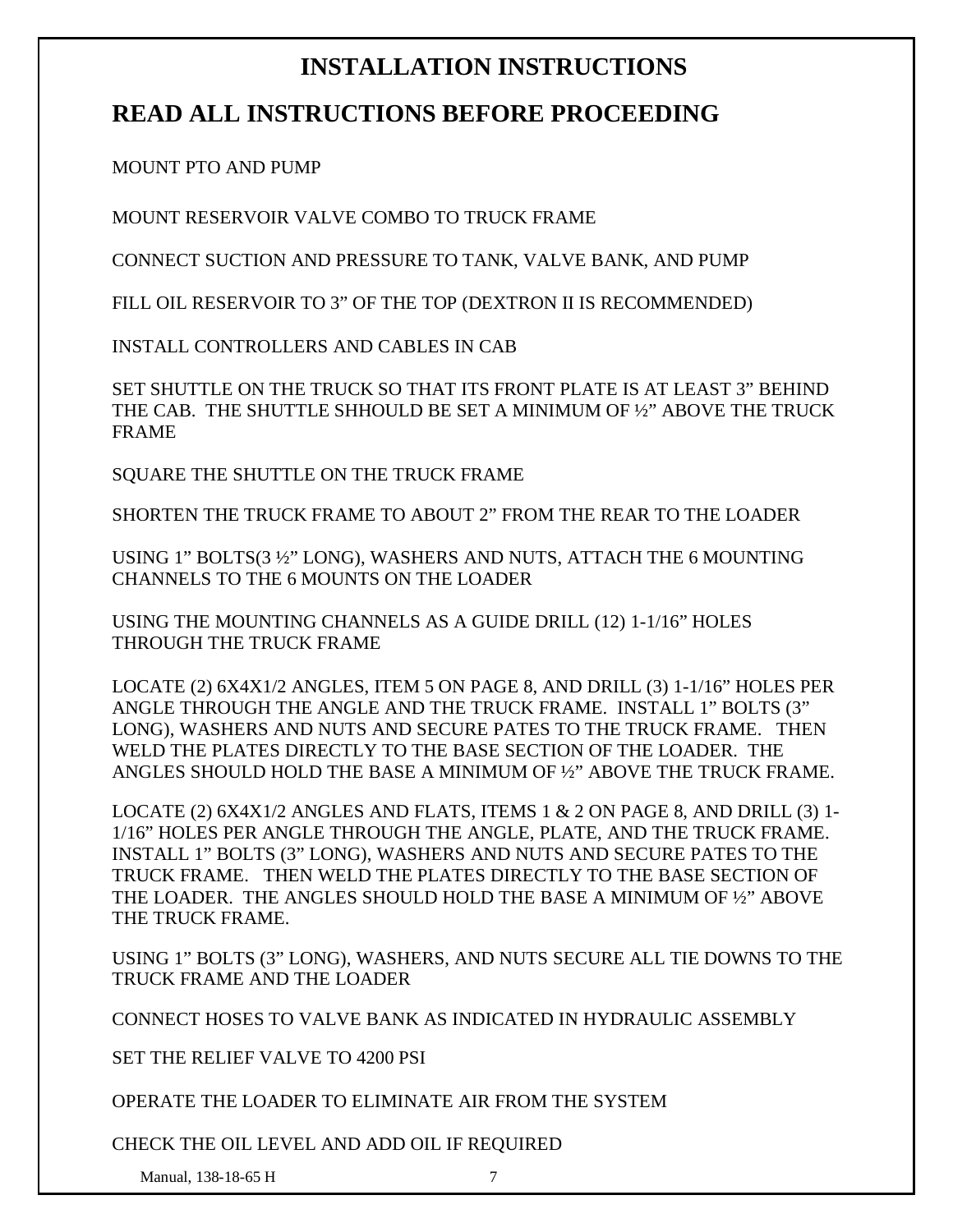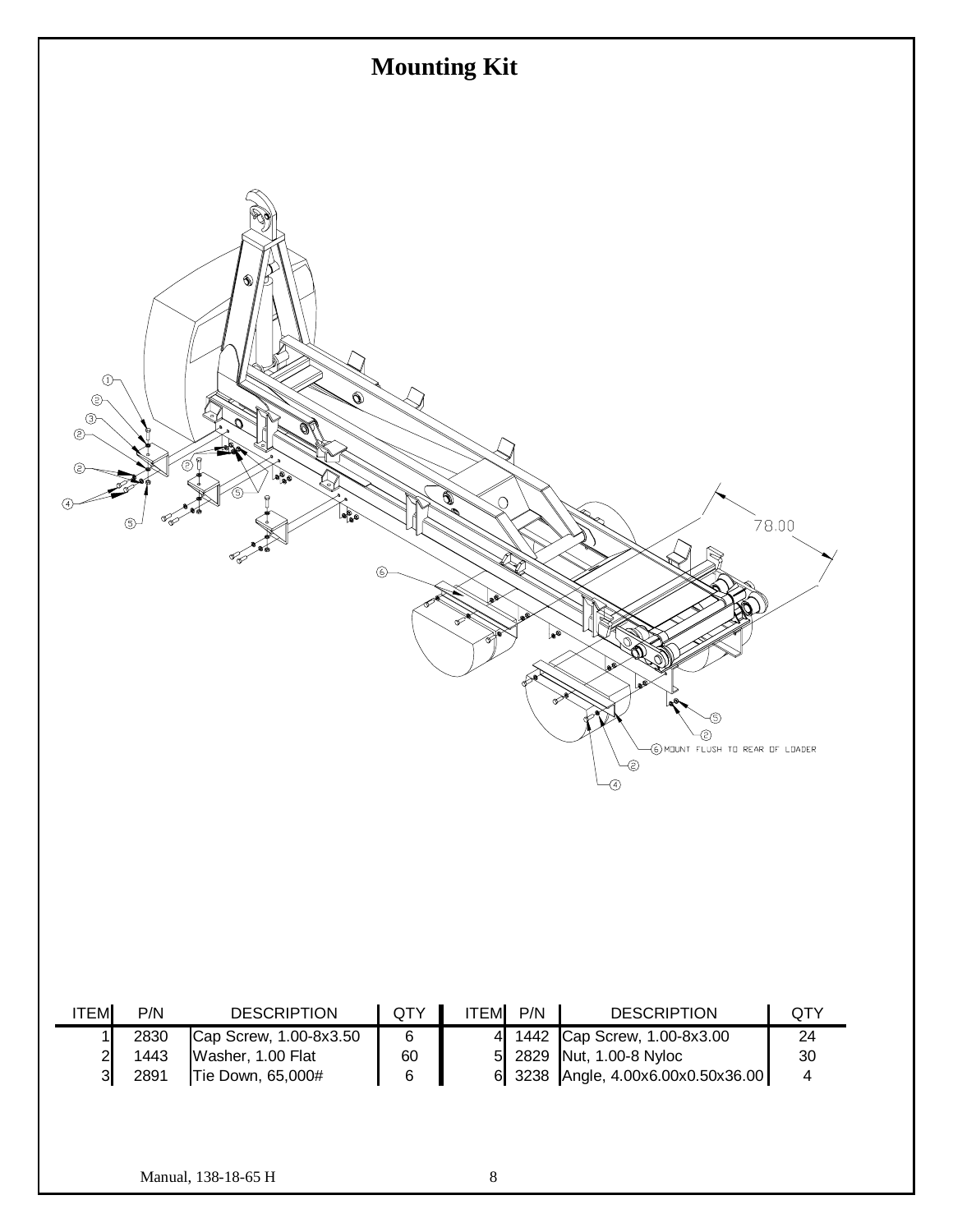### **Safety Valve Installation**

Incorporated into the standard Stellar Hooklift is a safety valve designed to protect the dump section tabs from being damaged by the tilt section.

It is important to locate this valve properly for safe operation of the Stellar Hooklift.

This cartridge is located in the main valve stack and MUST be placed off of the tilt cylinder retract port. The following illustrations show a standard (driver side) installation and an optional (passenger side) installation. Passenger side installations are common when mounting to cab-over chassis. All valve stacks are shipped for standard (driver side) installations. The safety valve must be moved to the tilt cylinder retract port for all nonstandard installations. This valve will be switched with a load check plug when being moved to an alternate position. A poppet and spring are located behind the safety valve and load check plugs. Care should be taken not to lose these parts when modifying.



### **Valve stack for standard installation**



**Valve stack for non-standard installation**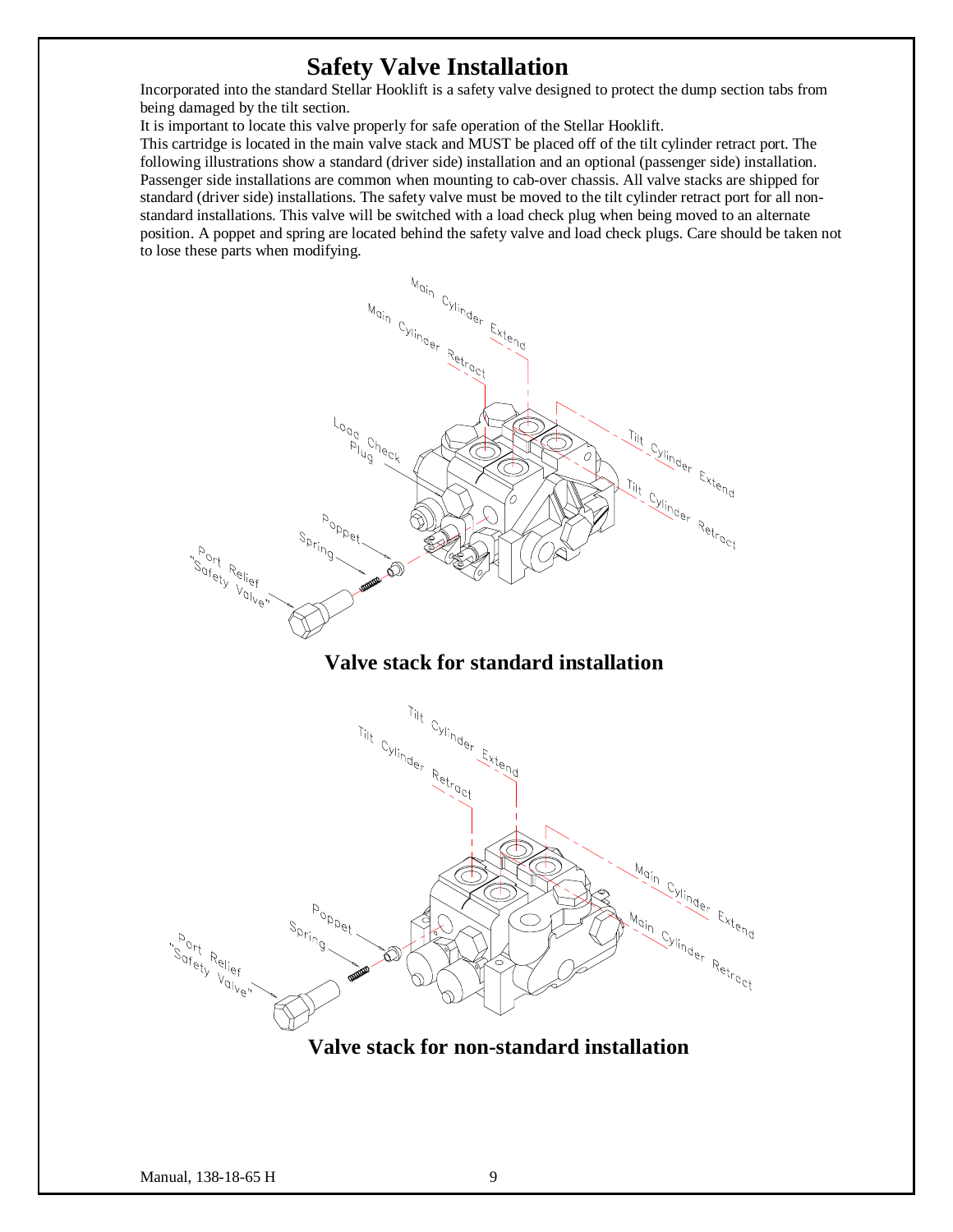

| <b>ITEM</b> | P/N  | <b>DESCRIPTION</b>        | QTY | <b>ITEM</b>     | P/N               | <b>DESCRIPTION</b>           | QTY |
|-------------|------|---------------------------|-----|-----------------|-------------------|------------------------------|-----|
|             | 0482 | Cap Screw, 0.25-20x3.00   | 2   | 10 <sub>l</sub> | 0353              | Cap Screw, 0.38-16x2.00      |     |
| *2          | 0933 | Body, Rotary Valve        |     | *11             | D0270             | Spool, Rotary Valve          |     |
| 3           | 0347 | Nut, 0.38-16 Nyloc        |     | $*12$           | 0979              | Seal, U-Cup                  |     |
| 41          | 1521 | Rod, Rotary Valve         |     | 13              | 3748              | Washer, Rotary Valve         |     |
| 51          | 2478 | Nut, 0.31-24              | 2   | 14              | C6113             | Cotter, 0.094x1.00           |     |
| 61          | 2476 | Rod, 0.31-24 Threaded GR7 | 12" | 15 <sub>l</sub> | 0977              | O'Ring, 1.00x1.25x0.12       |     |
|             | 2479 | Clevis, 0.31 Pin          | 2   | 16              | D <sub>1638</sub> | O'Ring, 1.12x1.38x0.12       |     |
| 81          | 0333 | Nut, 0.25-20 Nyloc        | 2   | 17              | 0877              | <b>Rotary Valve Assembly</b> |     |
| 91          | 0480 | Cap Screw, 0.25-20x1.00   |     |                 |                   |                              |     |

\* Items are part of #17(0877- Rotary Valve Assembly)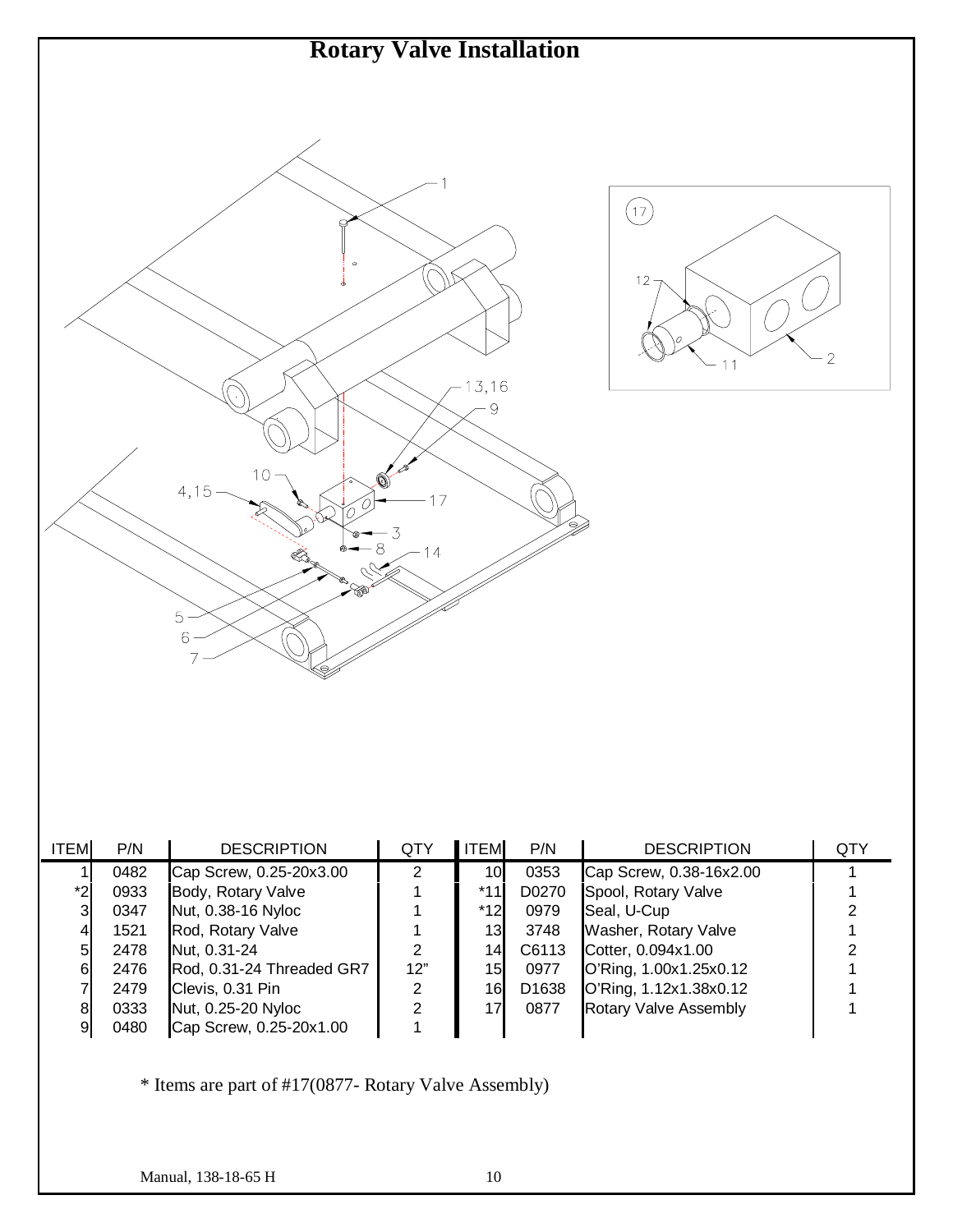





| <b>ITEM</b> | P/N   | <b>DESCRIPTION</b>                     | <b>QTY</b> | <b>ITEM</b> | P/N  | <b>DESCRIPTION</b>                  | QTY |
|-------------|-------|----------------------------------------|------------|-------------|------|-------------------------------------|-----|
|             | 3500  | Tank 35 Gal                            |            | 16          | 0339 | Cap Screw., .25-20x2.50             | 3   |
|             | C4825 | Fitg, Bush Blk 2.50x.75                |            | 17I         |      | C2252 Fitg, Adapter 8-10 F5OLO-S    |     |
|             | C2126 | Plug, Magnet .75                       |            |             |      | 18 C2376 Fitg, Adapter 8-C6LO-S     |     |
|             | C6328 | Diffuser, 25-35 Gal                    |            |             |      | 19 C2248 Fitg, Adapter 6-C6LO-S     |     |
| 51          |       | C4694 St. Elbow 1.25x90 $^{\circ}$ Blk |            |             |      | 20 C1855 Fitg, Adapter 6-10 F5OLO-S |     |
| 61          |       | D0024 Nipple, 1.25x14.00 Blk           |            |             |      | 21 C4730 Nipple, Barb 2.00          |     |
|             | C6228 | Filter Head SF120-25 1.3               |            |             |      | 22 C6327 Filter, Strainer TF-2030-0 |     |
| 81          |       | C6225 Filter Large, SE-10              |            |             |      | 23 C4955 Sight Gauge, 75 Npt Eye    |     |
| 9           |       | C2375   Fitg, Reducer 0102-20-12       |            |             |      | 24 C1053 Nipple, 75x2.50 Blk Pipe   |     |
| 10          |       | C4952   Fitg, Adapter 12 FLO-S         |            |             |      | 25 C5930 Coupler, 75 Blk            |     |
| 11I         |       | C4866 Fitg, Seal Lok 90 1J943-12-12    | 3          |             |      | 26 C2151 Cap, Filler Breather       |     |
| 12I         | C1585 | Hose, Hyd. 75 381-12                   | 24"        |             |      | 27 C4282 Muffler, Load Genie        |     |
| 13I         | C4944 | Valve Bank, V-20                       |            | 28          |      | 7353 Nipple 2.00 Hex                |     |
| 14I         |       | C2142 Fitg, Adapter 12-F5OLO-S         | 2          |             |      | 29 C4750 Ball Valve 2.00            |     |
| 15I         | 0521  | Washer, .25 Lock                       | 3          |             |      |                                     |     |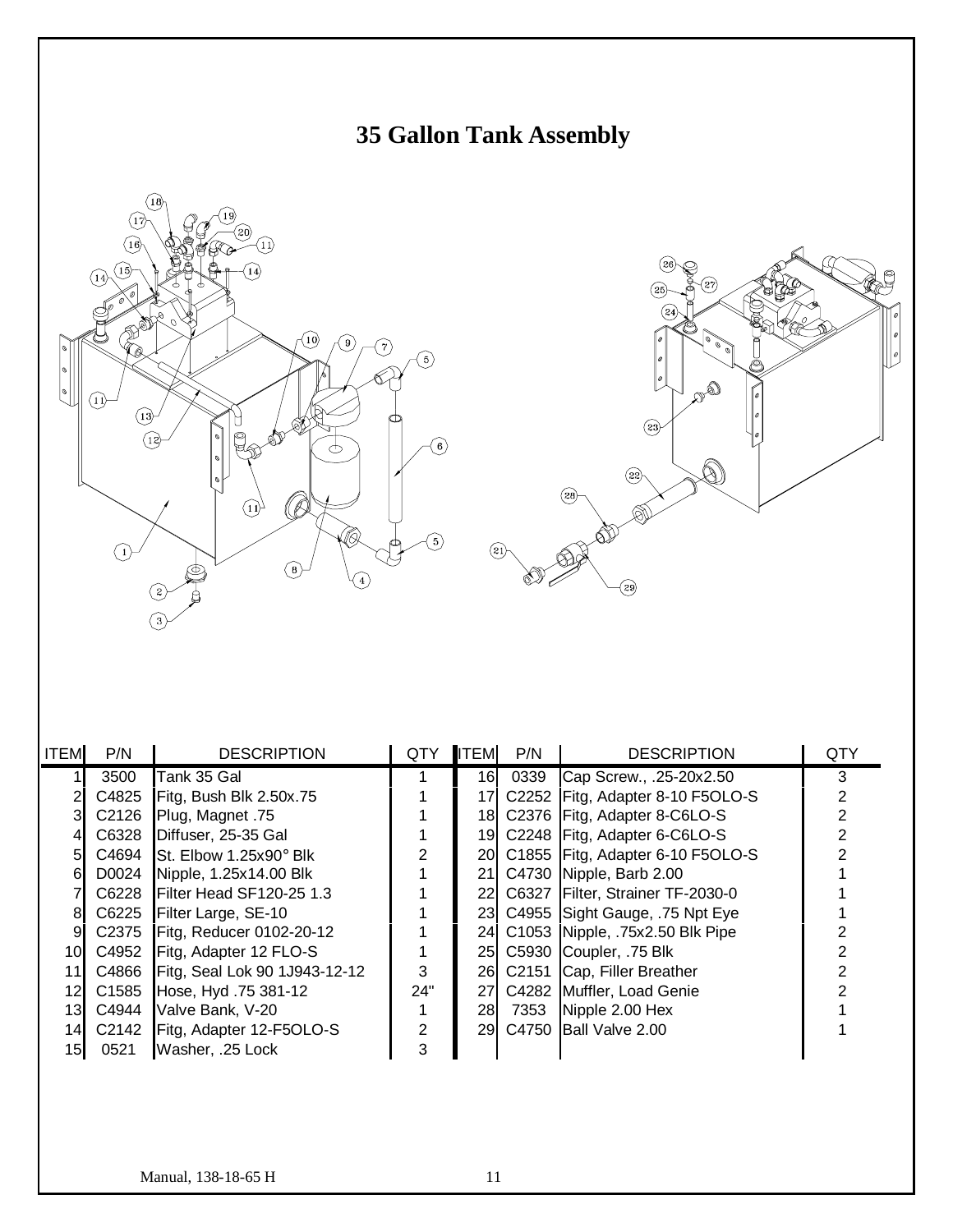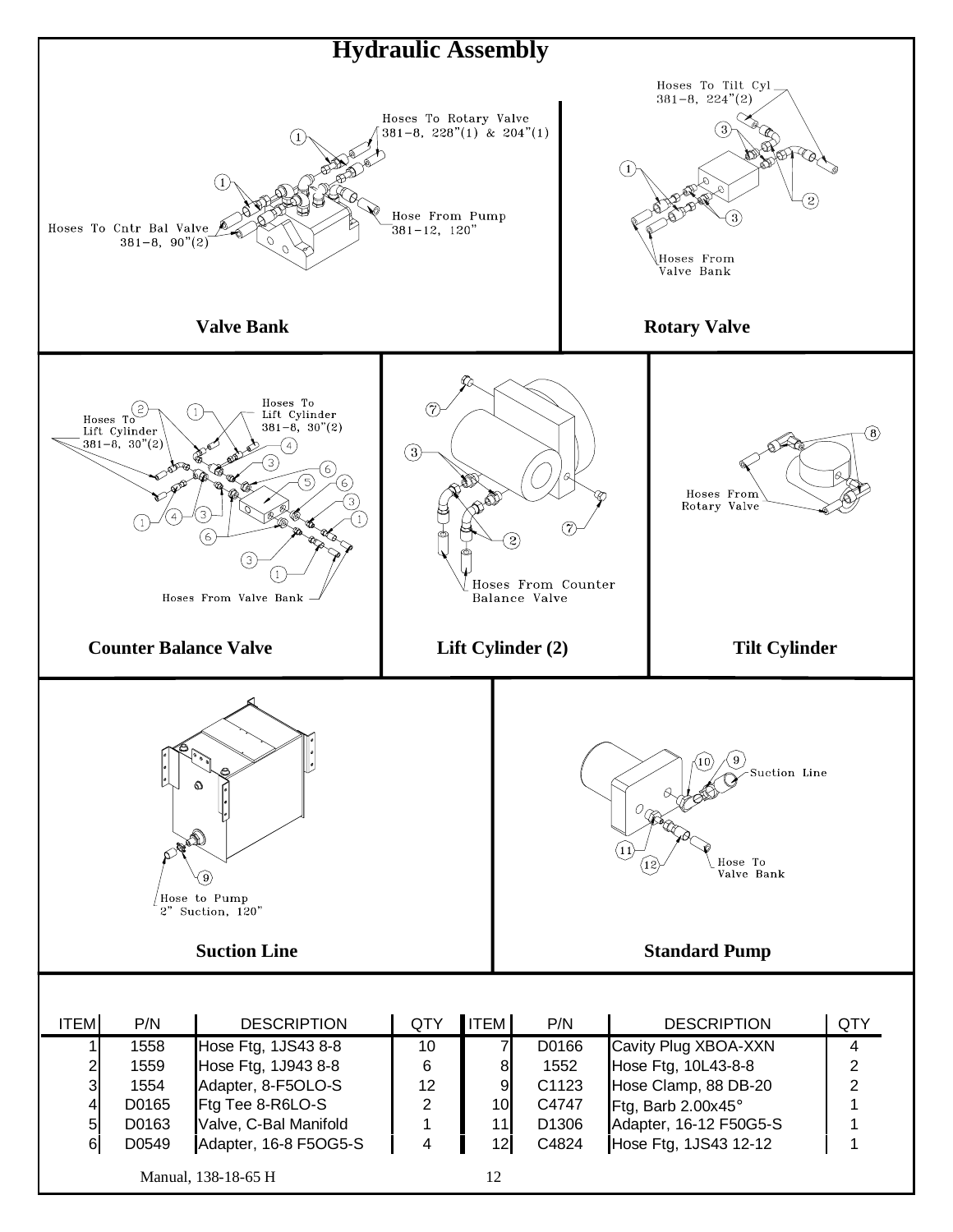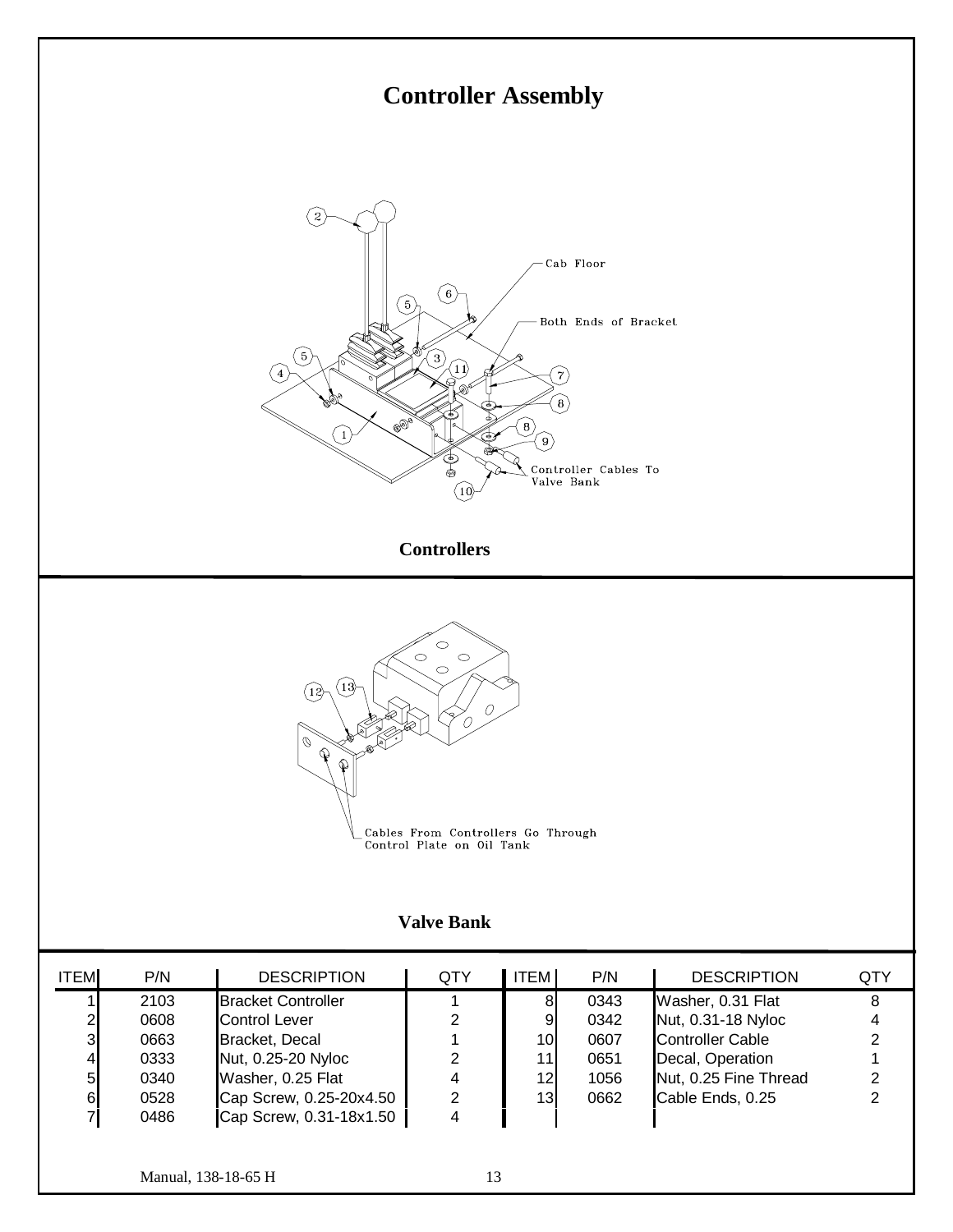

| <b>ITEM</b> | P/N  | <b>DESCRIPTION</b>                      | OTY |
|-------------|------|-----------------------------------------|-----|
|             | 0501 | Cap Screw, 0.50-13x2.00                 |     |
|             | 0352 | Washer, 0.50 Flat<br>Nut, 0.50-13 Nyloc | 6   |
| 31          | 0360 |                                         | 6   |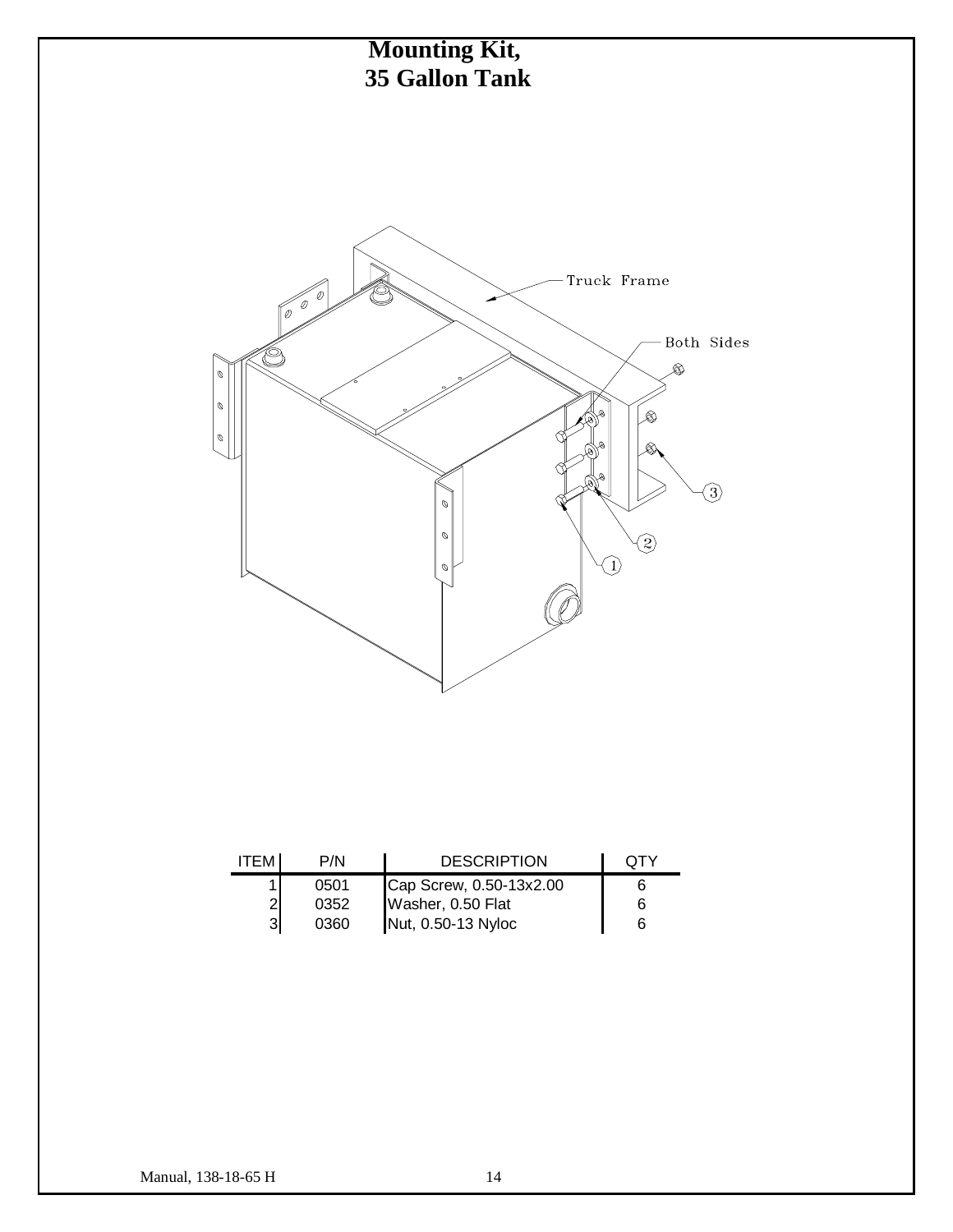

## **Miscellaneous Parts**

| P/N   | <b>DESCRIPTION</b>                    | <b>QTY</b> | P/N | <b>DESCRIPTION</b>           | QTY |
|-------|---------------------------------------|------------|-----|------------------------------|-----|
| 6900  | Fender, Tandem                        |            |     | D0045 Alarm, Back Up         |     |
| C6081 | Tail Light, Combination               |            |     | D0046 Bracket, License Plate |     |
| C6181 | Light, Bar Red                        |            |     | D0047 Bracket, Clearance     |     |
| D0043 | Light, Rear Marker, W/ Reflector, Red |            |     | D0048 Bracket, Tail Light    |     |
| D0044 | Light, Clearance, W/Reflector, Amber  |            |     |                              |     |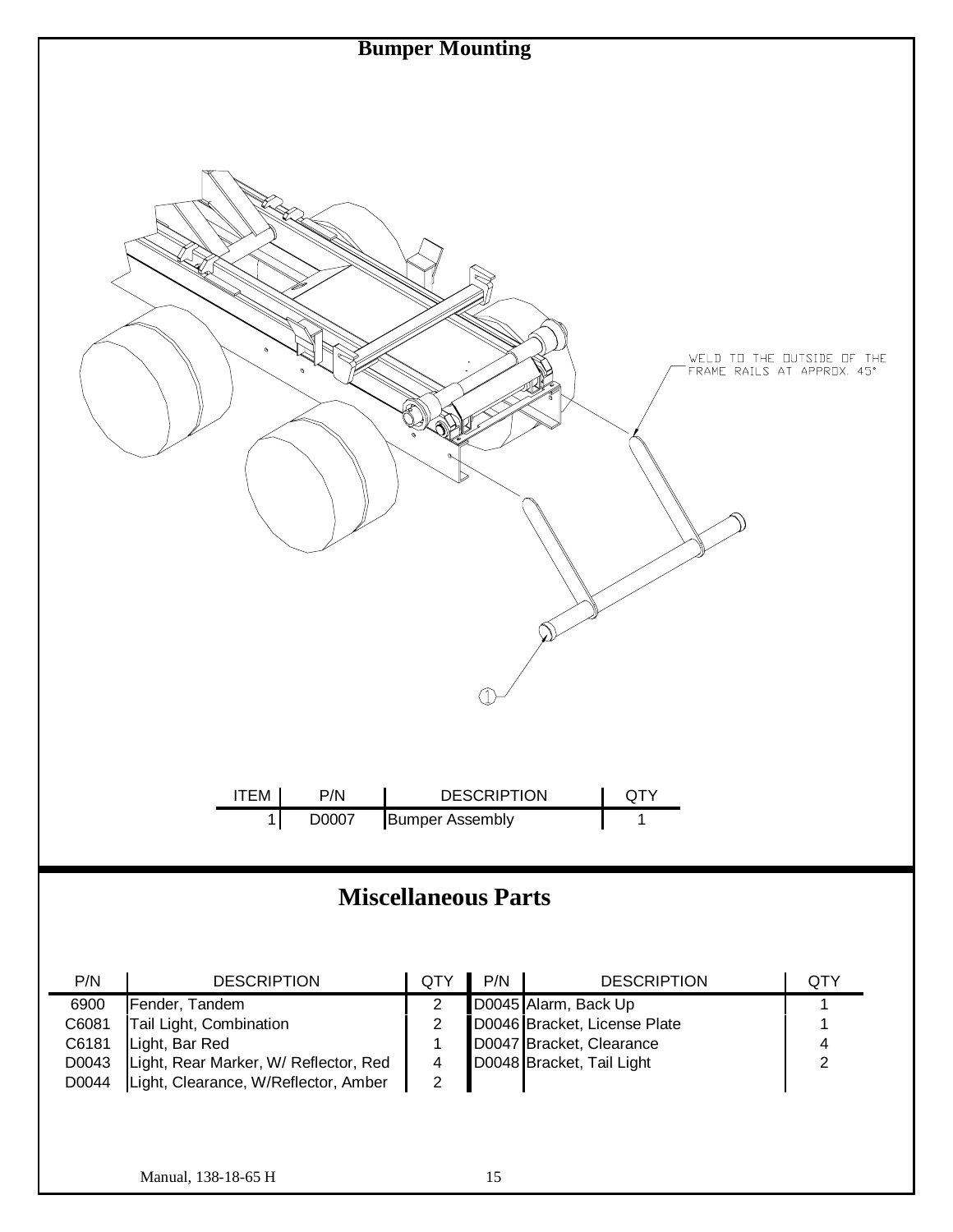## **Subframe**